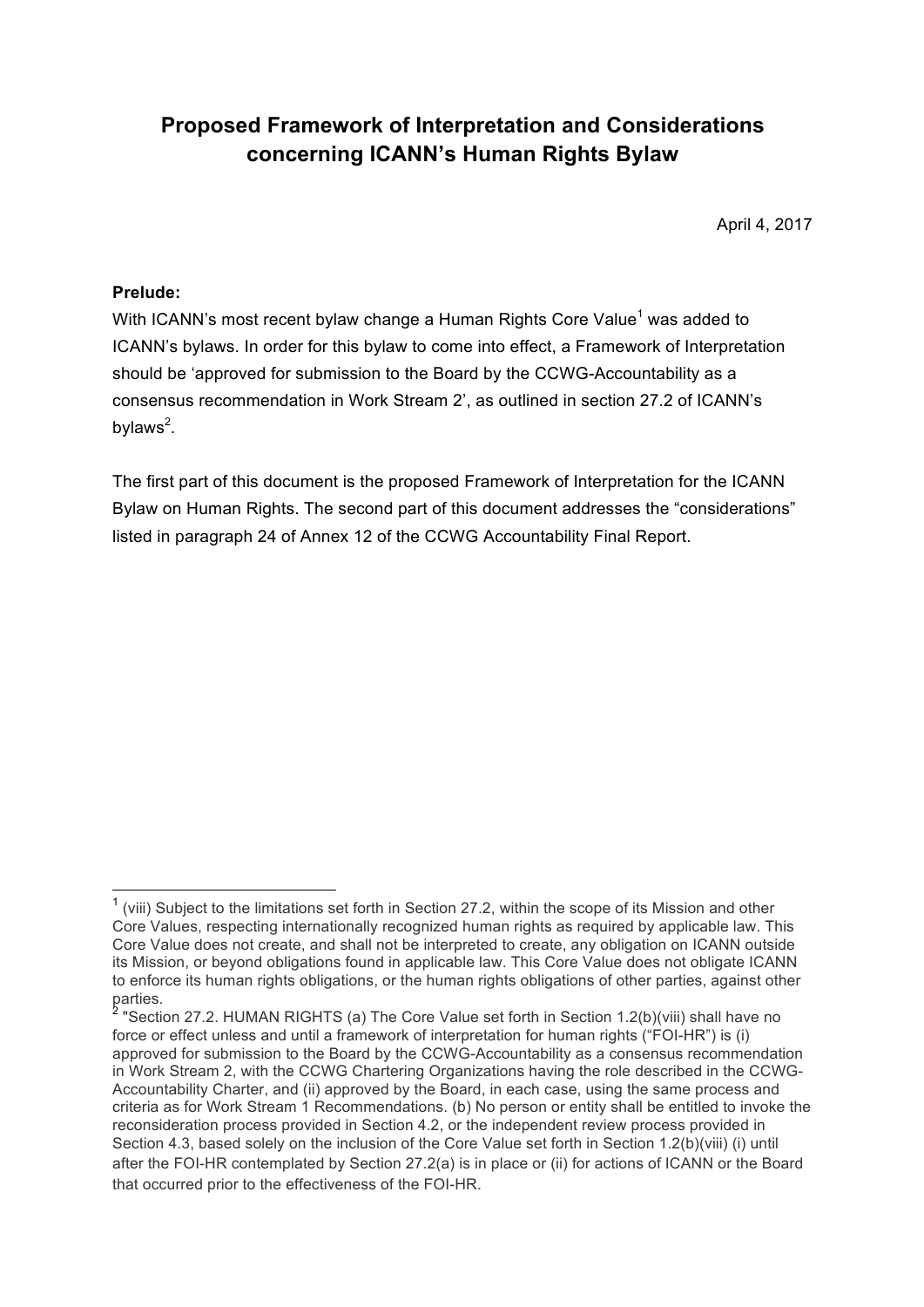| <b>ICANN Bylaw</b><br>Language                | <b>Framework of Interpretation</b>                                                                                                                                                                                                                                                                                                                                                                                                                                                                                                                                                                                  |
|-----------------------------------------------|---------------------------------------------------------------------------------------------------------------------------------------------------------------------------------------------------------------------------------------------------------------------------------------------------------------------------------------------------------------------------------------------------------------------------------------------------------------------------------------------------------------------------------------------------------------------------------------------------------------------|
| 'within the scope<br>of its Mission'          | ICANN's Mission is set forth in Section 1.1 of the ICANN Bylaws (see<br>Annex 1):                                                                                                                                                                                                                                                                                                                                                                                                                                                                                                                                   |
|                                               | The Mission establishes the boundaries of ICANN's Core Value to respect<br>human rights. Due to the broad scope of human rights, attention to this<br>limitation is necessary to ensure that ICANN will not step outside of its<br>defined scope and mission. In this regard, any interpretation of the<br>application of the Human Rights Core Value - provided in the Framework<br>of Interpretation - must be checked against ICANN's Mission to ensure<br>compliance with the general limitations provided in this part of the Bylaw.                                                                           |
| 'within the scope<br>of other Core<br>Values' | It is important to stress that the Human Rights Bylaw is a Core Value and<br>not a Commitment. "The Commitments reflect ICANN's fundamental<br>compact with the global Internet community and are intended to apply<br>consistently and comprehensively to ICANN's activities." (Bylaws, Section<br>1.2(c)                                                                                                                                                                                                                                                                                                          |
|                                               | In contrast, Core Values are not necessarily intended to apply consistently<br>and comprehensively to ICANN's activities. Rather, the Core Values are<br>subject to the following interpretive rules in the Bylaws:                                                                                                                                                                                                                                                                                                                                                                                                 |
|                                               | "[] The specific way in which Core Values are applied,<br>individually and collectively, to any given situation may depend on<br>many factors that cannot be fully anticipated or enumerated.<br>Situations may arise in which perfect fidelity to all Core Values<br>simultaneously is not possible. Accordingly, in any situation where<br>one Core Value must be balanced with another, potentially<br>competing Core Value, the result of the balancing must serve a<br>policy developed through the bottom-up multistakeholder process or<br>otherwise best serve ICANN's Mission."<br>Bylaws, Section 1.2(c). |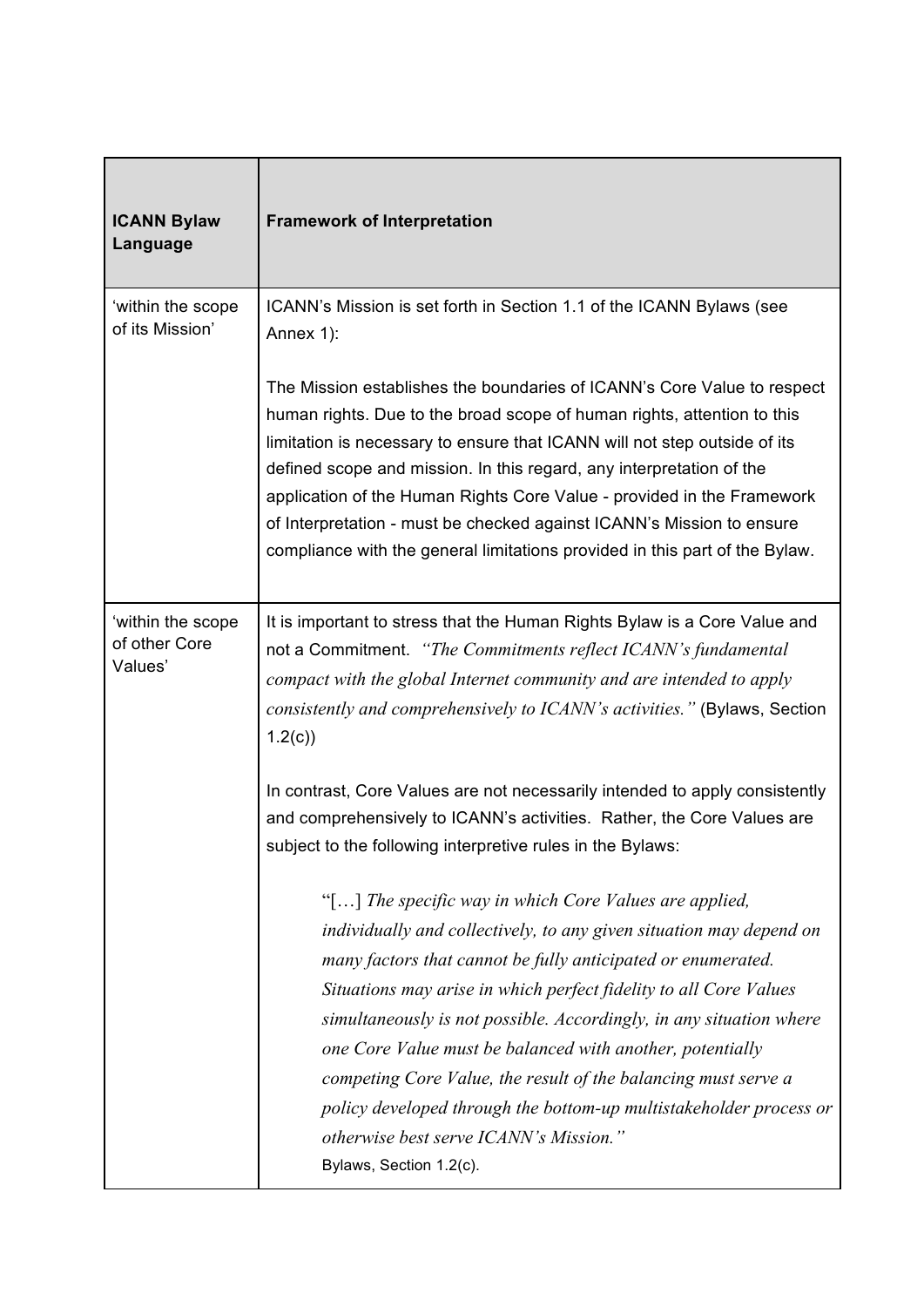|                                | The Human Rights bylaw needs to be balanced against other Core Values<br>in the case where not all Core Values can be fully adhered to<br>simultaneously. Furthermore, this interpretive rule recognises that there<br>must be flexibility in applying the Core Values, based on "many factors"<br>that occur in "any given situation." This is also made clear in the Core<br>Values section of the Bylaws, which states that the Core Values are<br>intended to "guide" ICANN in its "decisions and actions." |
|--------------------------------|-----------------------------------------------------------------------------------------------------------------------------------------------------------------------------------------------------------------------------------------------------------------------------------------------------------------------------------------------------------------------------------------------------------------------------------------------------------------------------------------------------------------|
|                                | The Bylaws also prominently stress that the Core Values have to be<br>"respected" ("ICANN will act in a manner that complies with and<br>reflects ICANN's Commitments and respects ICANN's Core Values" as<br>stipulated in Bylaws, Section 1.2).                                                                                                                                                                                                                                                               |
|                                | Finally, there is no standing hierarchy in the treatment of the different Core<br>Values; they are guiding elements that need, as appropriate, to be taken<br>into account. The balance must be determined on a case by case basis,<br>on the basis of proportionality, without automatically favoring any particular<br>Core Value. The result of a balancing-test must not cause ICANN to violate<br>any Commitment, as Commitments are binding.                                                              |
|                                | The other Core Values are set forth in Annex two of this document.                                                                                                                                                                                                                                                                                                                                                                                                                                              |
| 'respecting'                   | ICANN will respect human rights, as required by applicable law (see below<br>on applicable law). In order to do so, ICANN should avoid violating human<br>rights, and take human rights into account in developing its policies as well<br>as in its decision-making processes.                                                                                                                                                                                                                                 |
| 'internationally<br>recognized | There are a range of international human-rights declarations and<br>covenants that could be relevant to ICANN's Human Rights Core Value. <sup>3</sup>                                                                                                                                                                                                                                                                                                                                                           |

<sup>3</sup> Including:

- Universal Declaration of Human Rights
- International Covenant on Civil and Political Rights
- International Covenant on Economic, Social and Cultural Rights
- International Convention on Elimination of All Forms of Racial Discrimination
- Convention on the Elimination of all Forms of Discrimination Against Women
- Convention on the Rights of Persons with Disabilities
- UN Declaration on the Rights of Indigenous Peoples
- ILO's Declaration on Fundamental Principles and Rights at Work (applicable to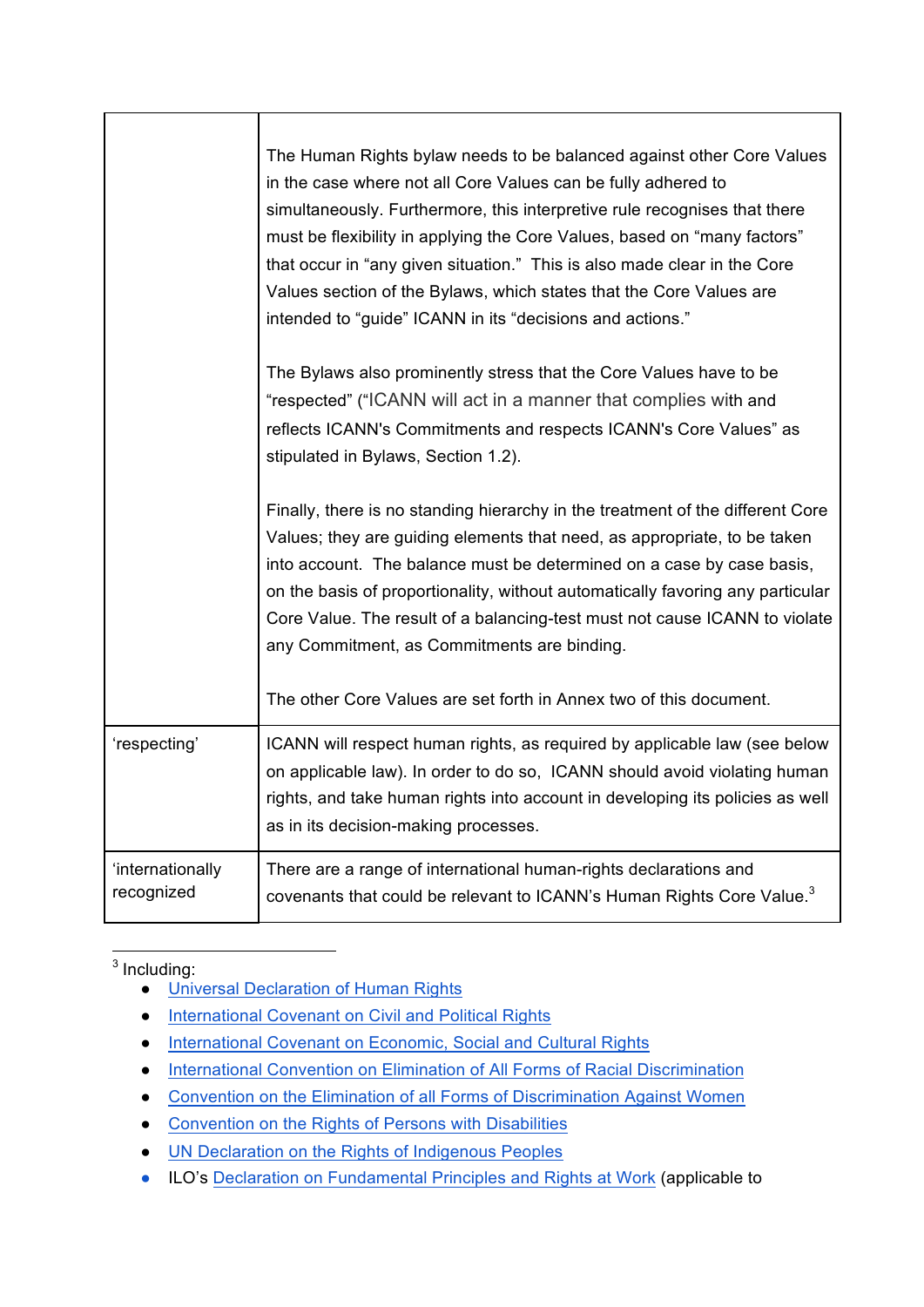| human rights'                      | However, none of these instruments has a direct application to ICANN,<br>because they only create obligations for States. By committing to one or<br>more of these international instruments, nation states are expected to<br>embed human rights in their national legislation.                                                                                                                                                                                                                                       |
|------------------------------------|------------------------------------------------------------------------------------------------------------------------------------------------------------------------------------------------------------------------------------------------------------------------------------------------------------------------------------------------------------------------------------------------------------------------------------------------------------------------------------------------------------------------|
|                                    | The reference to "internationally recognized human rights" in the bylaw<br>should not be read in isolation; rather it must be considered together with,<br>and limited by, the reference "as required by applicable law." As a<br>consequence, under the Human Rights Core Value, international human<br>rights instruments are not directly applicable to ICANN beyond what is<br>provided for in applicable law. Rather, only those human rights that are<br>"required by applicable law" will be relevant to ICANN. |
|                                    | Furthermore, depending on the jurisdiction in which ICANN operates, the<br>law applicable to its operations may vary and thus the human rights<br>applicable to ICANN's operations will vary as well.                                                                                                                                                                                                                                                                                                                  |
|                                    | Nevertheless, ICANN understands that internationally recognised human<br>rights, including those expressed in the Universal Declaration of Human<br>Rights, can guide its decisions and actions.                                                                                                                                                                                                                                                                                                                       |
| 'as required by<br>applicable law' | "Applicable law" refers to the body of law that binds ICANN at any given<br>time, in any given circumstance and in any relevant jurisdiction. It consists<br>of statutes, rules, regulations, etcetera, as well as judicial opinions, where<br>appropriate. It is a dynamic concept inasmuch as laws, regulations,<br>etcetera, change over time.                                                                                                                                                                      |
|                                    | Applicable law can have disparate impacts on ICANN around the globe: for<br>example, if ICANN employs personnel in different jurisdictions then it must<br>observe the appropriate labour laws in those various locales. Applicable<br>law is thus a large body of law that eludes our ability to catalogue, but it is<br>ascertainable in the context of a specific question or issue.                                                                                                                                |
|                                    | This limitation requires an analysis to determine whether any human right<br>that is proposed as a guide or limitation to ICANN activities or policy is<br>"required by applicable law". If it is, then abiding by the Core Value should<br>include avoiding a violation of that Human Right. If the human right is not                                                                                                                                                                                                |

 $\overline{a}$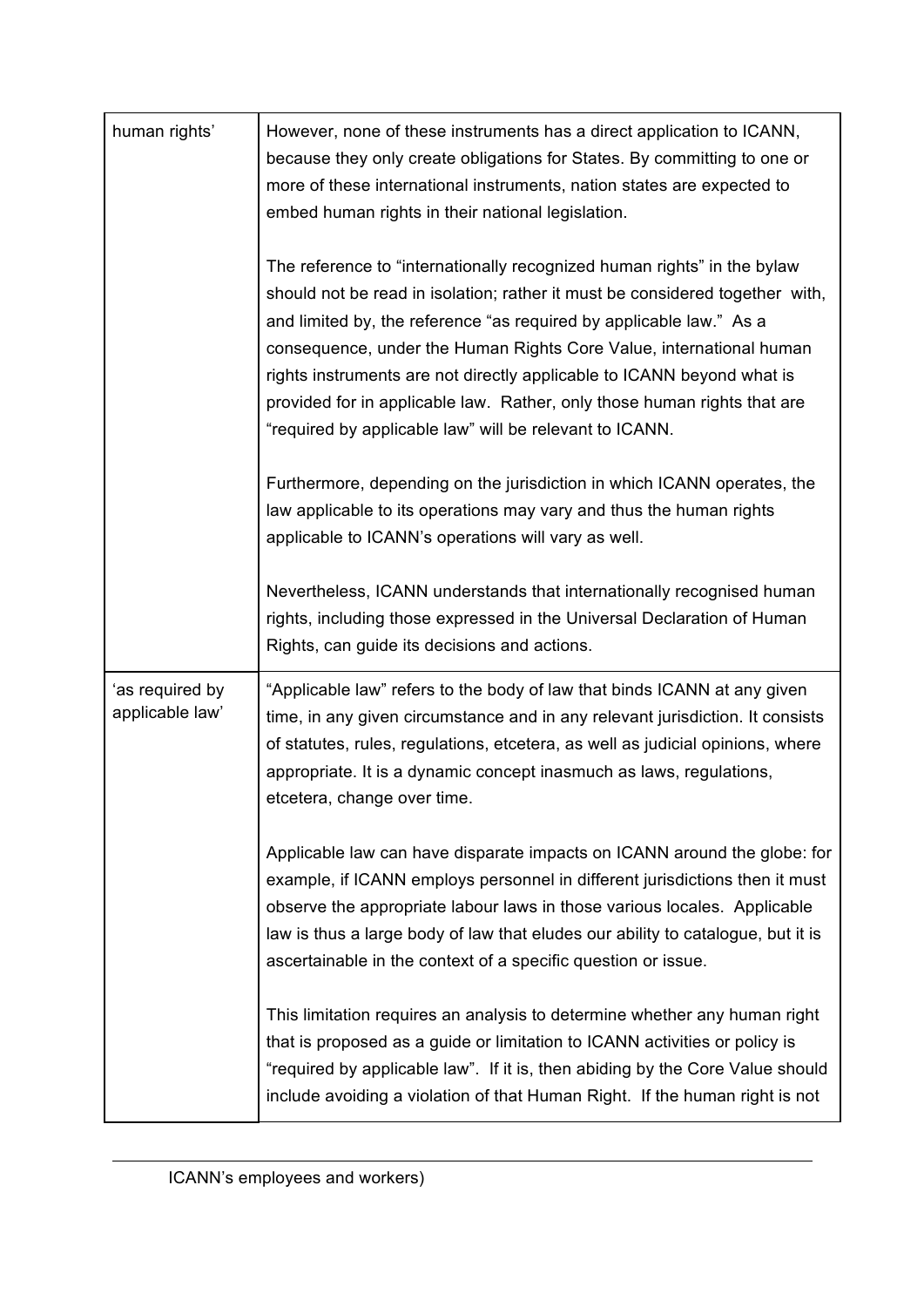|                                                                                                                                                                                                           | required by applicable law, then it does not raise issues under the Core<br>Value. However, ICANN may still give this human right consideration,<br>even though it is under no guidance to do so pursuant to the Core Values.                               |
|-----------------------------------------------------------------------------------------------------------------------------------------------------------------------------------------------------------|-------------------------------------------------------------------------------------------------------------------------------------------------------------------------------------------------------------------------------------------------------------|
| 'This Core Value<br>does not create,<br>and shall not be<br>interpreted to<br>create, any<br>obligation on<br><b>ICANN</b> outside its<br>Mission or<br>beyond<br>obligations found<br>in applicable law" | This sentence restates the basic concept that the Human Rights Core<br>Value cannot create or be used to create any obligations that go beyond<br>the limits of ICANN's Mission or applicable law.                                                          |
| 'This Core Value<br>does not obligate<br><b>ICANN</b> to enforce<br>its human rights<br>obligations or the<br>human rights<br>obligations of<br>other parties,<br>against other<br>parties'               | This part of the bylaw draws the clear line between "respect" for human<br>rights as a Core Value and any attempt to extend the Bylaw into requiring<br>ICANN to enforce the human rights obligations of ICANN or any other<br>party against other parties. |

| <b>Considerations</b><br>Language (from<br>Annex 12<br><b>CCWG</b> report,<br>paragraph 24) | <b>Considerations by the Human Rights Subgroup</b>                                                                                                  |
|---------------------------------------------------------------------------------------------|-----------------------------------------------------------------------------------------------------------------------------------------------------|
|                                                                                             | The following part of the document addresses the "considerations"<br>listed in paragraph 24 of Annex 12 of the CCWG Accountability Final<br>Report. |
| Consider which                                                                              | ICANN, as a non-state private entity, is not a party to any Human                                                                                   |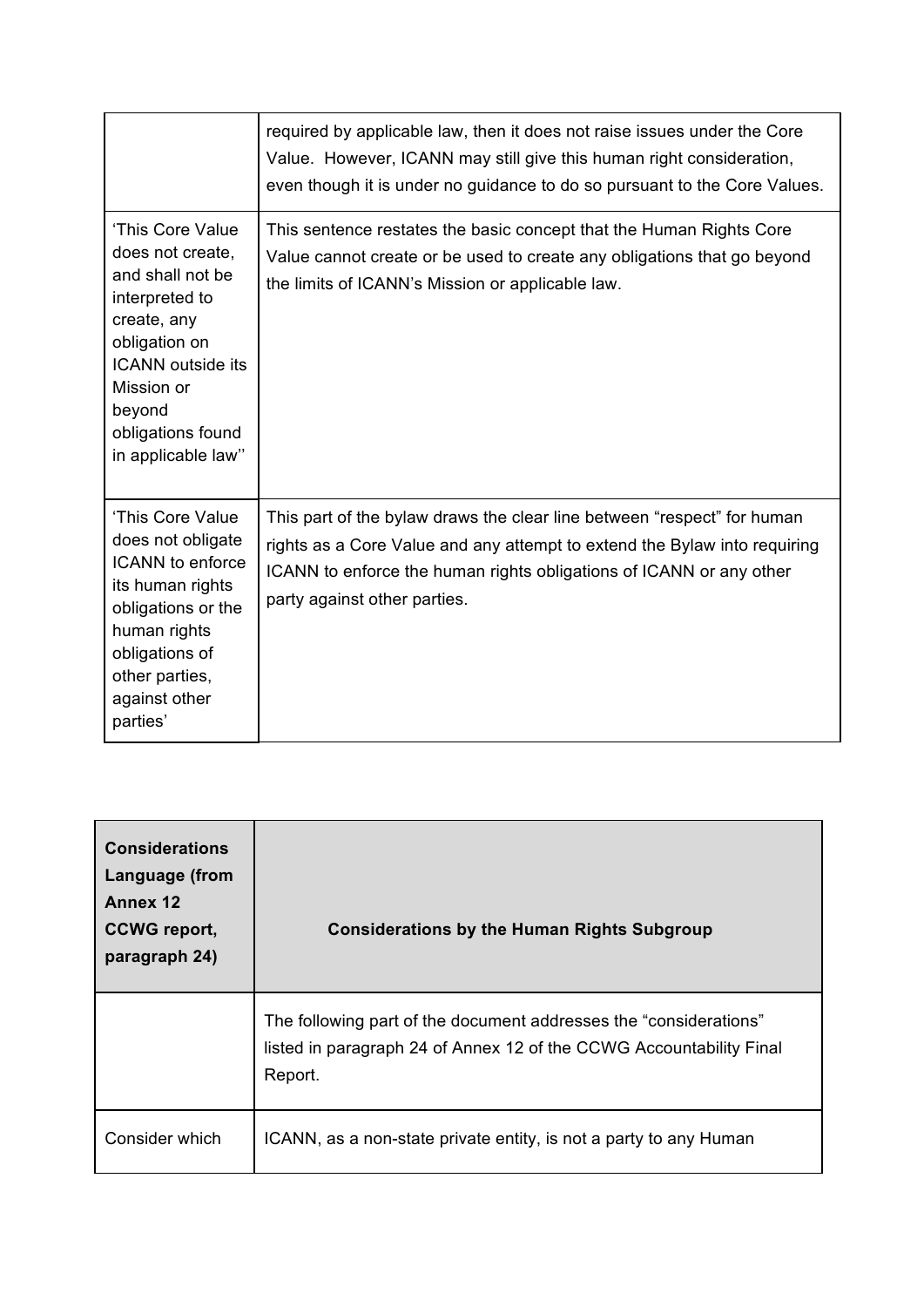| specific Human<br><b>Rights</b><br>conventions or<br>other<br>instruments, if<br>any, should be<br>used by ICANN<br>in interpreting                                         | Rights declaration, convention or instrument. However, ICANN the<br>community and the organization could refer to any of the widely<br>adopted Human Rights declarations, conventions and other<br>instruments while taking human rights into account in its policies and<br>operations. It should be noted that the bylaw was not written with one<br>specific Human Rights declaration, convention or other instrument in<br>mind.                                                                                                                                                                                                                                                                                                                                                                                                                                                                                                                                                                                                                                    |
|-----------------------------------------------------------------------------------------------------------------------------------------------------------------------------|-------------------------------------------------------------------------------------------------------------------------------------------------------------------------------------------------------------------------------------------------------------------------------------------------------------------------------------------------------------------------------------------------------------------------------------------------------------------------------------------------------------------------------------------------------------------------------------------------------------------------------------------------------------------------------------------------------------------------------------------------------------------------------------------------------------------------------------------------------------------------------------------------------------------------------------------------------------------------------------------------------------------------------------------------------------------------|
| and<br>implementing the<br>Human Rights<br>Bylaw.                                                                                                                           | With regards to the UN Guiding Principles for Business and Human<br>Rights, no consensus was reached as to their suitability for interpreting<br>the Core Value. However with regard to the implementation of the Core<br>Value certain aspects of the UN Guiding Principles for Business and<br>Human Rights could be considered as a useful guide in the process of<br>applying the Human Rights Core Value. There are certain Guiding<br>Principles that may not be suitable for ICANN and others that might be<br>applicable, depending on the circumstances. However, it is beyond the<br>scope of this document to provide a detailed analysis of the Guiding<br>Principles and their application, or not, in particular situations.<br>In any case, a conflict between any Guiding Principle and an ICANN<br>Bylaw provision or Article of Incorporation must be resolved in favor of<br>the Bylaw or Article. The use of the Guiding Principles as potential<br>guidance has to be carefully considered by each SO and AC as well as<br>ICANN the organization. |
| The policies and<br>frameworks, if<br>any, that ICANN<br>needs to develop<br>or enhance in<br>order to fulfill its<br>commitment [sic]<br>to respect Human<br><b>Rights</b> | In order to put the Human Rights Core Value into practice, ICANN the<br>community as well as the organization will need to consider how to<br>reflect this Core Value in their policy and operational processes. Each<br>SO and AC should take the Core Value into consideration in its policy<br>development or advisory role. It is up to each SO and AC, and ICANN<br>the organisation, to develop their own policies and frameworks to fulfill<br>this Core Value. In doing so, the SOs and ACs, as well as ICANN the<br>organization, should also take into account the requirement to balance<br>the Core Values.<br>The subgroup notes that the word "commitment" used in this sentence<br>is not quite appropriate in the context of interpreting the Human Rights<br>Core Value. There is a different section of the Bylaws that sets forth<br>ICANN's "Commitments" (Section 1.2(a)). The Core Values (such as                                                                                                                                                |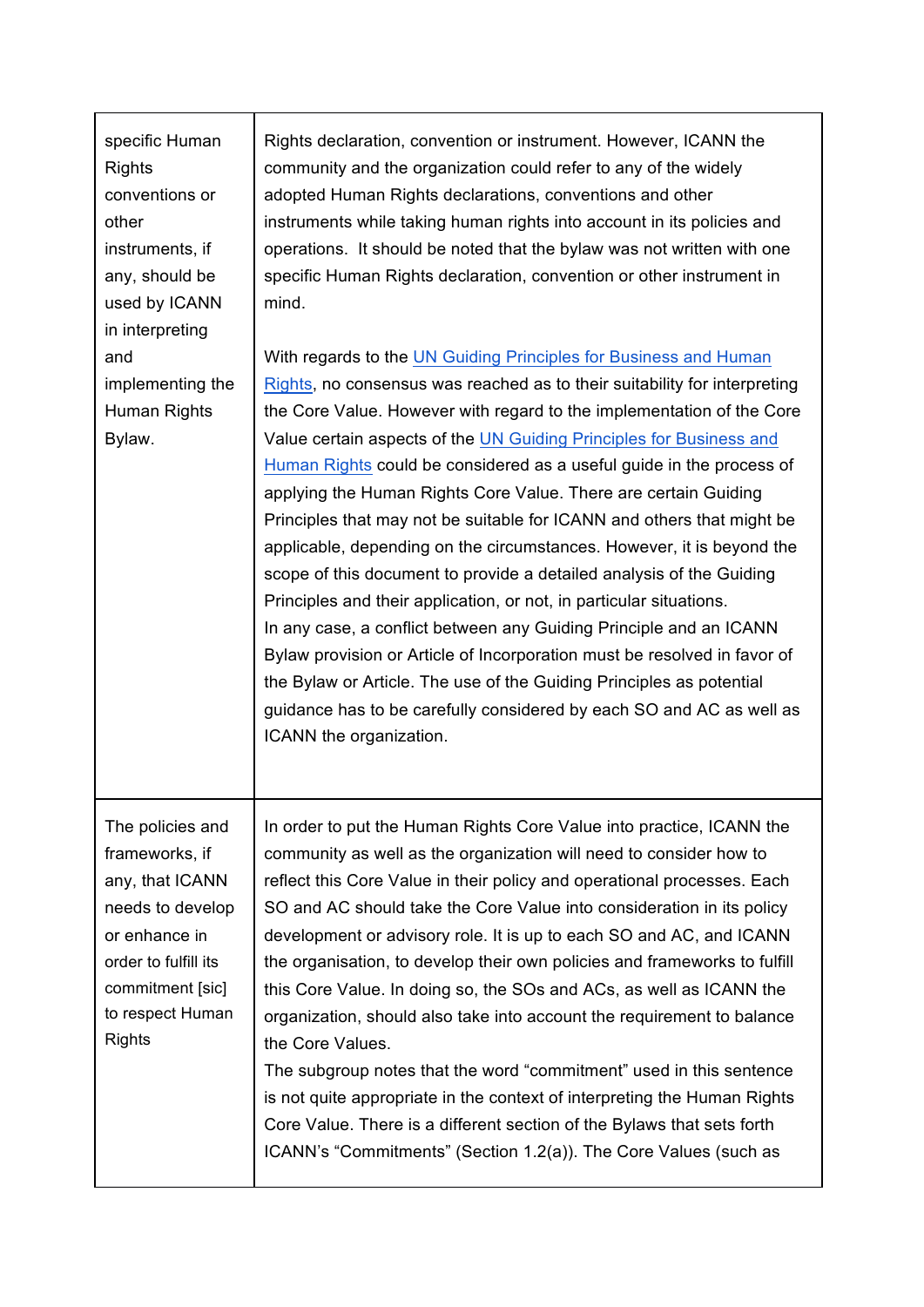the Human Rights Core Value) are distinguished from the Commitments. The Bylaws state that "In performing its Mission, ICANN will act in a manner that … **respects** ICANN's Core Values" (Section 1.2; emphasis added) that ""Core Values" should also **guide** the decisions and actions of ICANN" (Section 1.2(b), emphasis added), and notes that "The specific way in which Core Values are **applied**, individually and collectively, to any given situation may depend on many factors that cannot be fully anticipated or enumerated." (Section 1.2(c), emphasis added). Section 1.2(c) goes on to note "perfect fidelity to all Core Values simultaneously" may not always be possible, and that "where one Core Value must be balanced with another ... the result ... must serve a policy developed through the bottom-up multistakeholder process or otherwise best serve ICANN's Mission." As such, it would be more accurate to say that ICANN the organization and the community have an "obligation to respect and be guided by the Human Rights Core Value, as balanced with other Core Values where appropriate."

A particular Human Right should not be considered in isolation since Human Rights are universal, indivisible, interdependent, and interrelated.

Consistent with ICANN's existing processes and protocols, consider how these new frameworks\* should be discussed and drafted to ensure broad multistakeholder involvement in the process.

The development of any new policies or frameworks that may be needed to apply the Human Rights Core Value will be dictated by the type of policy and how ICANN the organization and the community develop those policies.

For example, "developing and recommending to the Board substantive policies relating to generic top-level domains" (Bylaws, 11.1) is the responsibility of the GNSO and any new or revised policies or frameworks, including any changes to the GNSO Policy Development Process, should be developed by the GNSO using that organization's policy and processes. The GNSO's Policy Development Processes provide for multistakeholder involvement in Working Groups developing these policies, and for public comment on any recommendations. Similarly, "developing and recommending to the Board global policies related to country code top-level domains" (Bylaws, Section 10.1(a)) is the responsibility of the country code Names Supporting Organization (ccNSO). Any new or revised policies or frameworks, including any changes to the ccNSO Policy Development Process, should be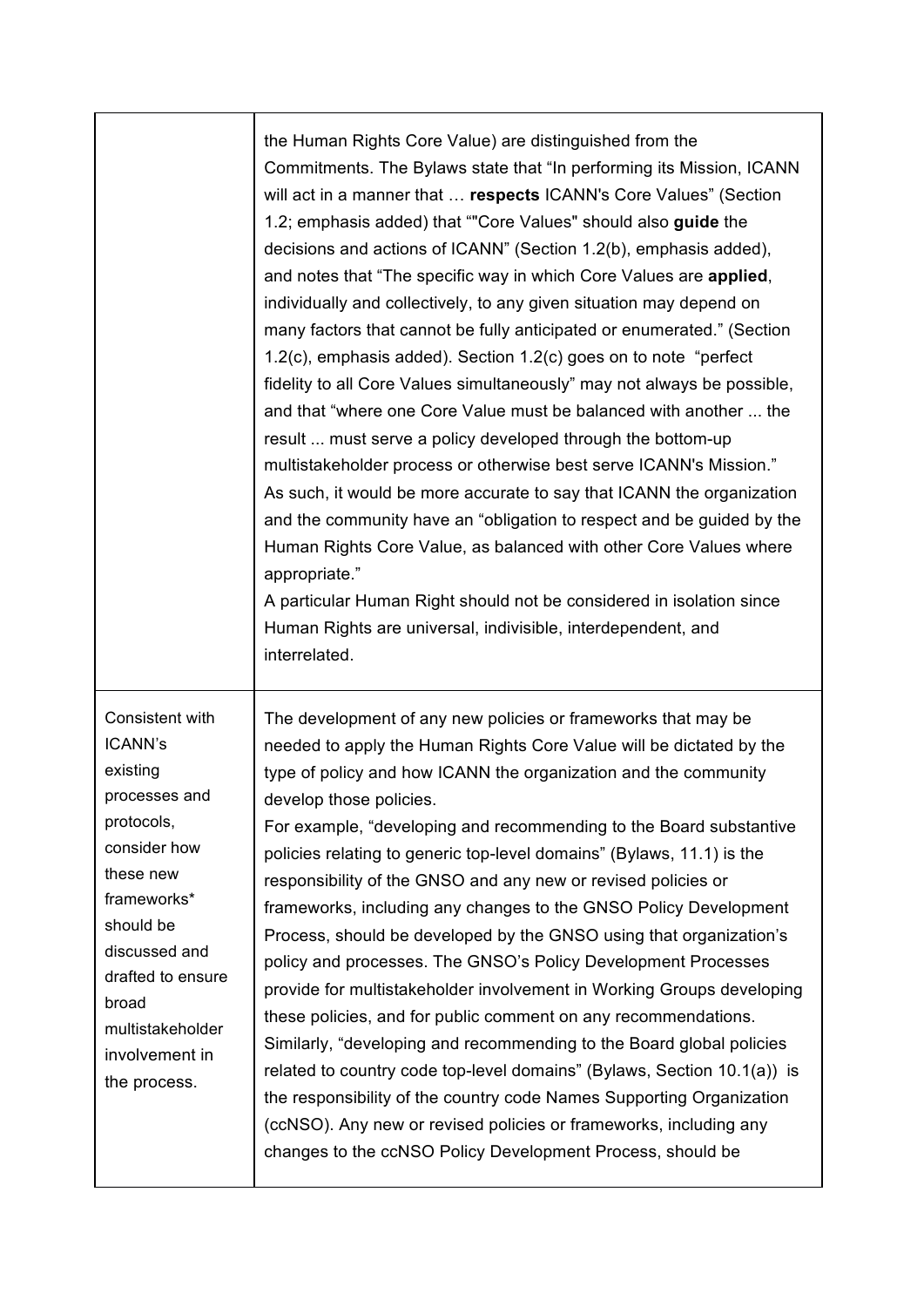|                                                                                                                                                                | developed by the ccNSO using that organization's policy and<br>processes.<br>The review and development of recommendations on Internet Protocol<br>(IP) address policy is the responsibility of the Address Supporting<br>Organization. The ASO does not have a similar formal PDP to the<br>ccNSO and the GNSO. Nonetheless, ASO should also consider how<br>to apply the Human Rights Core Value.<br>When developing corporate or operational policies, and executing its<br>operations, ICANN the organization should take the Human Rights<br>Core Value into account. In order to do so ICANN the organization<br>should propose a framework to the community, which should include<br>multistakeholder involvement in its development, and regular review.                                                                                                                                                                                                                                                                                                                                                                                                                                                                                        |
|----------------------------------------------------------------------------------------------------------------------------------------------------------------|---------------------------------------------------------------------------------------------------------------------------------------------------------------------------------------------------------------------------------------------------------------------------------------------------------------------------------------------------------------------------------------------------------------------------------------------------------------------------------------------------------------------------------------------------------------------------------------------------------------------------------------------------------------------------------------------------------------------------------------------------------------------------------------------------------------------------------------------------------------------------------------------------------------------------------------------------------------------------------------------------------------------------------------------------------------------------------------------------------------------------------------------------------------------------------------------------------------------------------------------------------|
| Consider how the<br>interpretation and<br>implementation of<br>this Bylaw will<br>interact with<br>existing and<br>future ICANN<br>policies and<br>procedures. | The interpretation of the Human Rights Core Value should be driven by<br>the Framework of Interpretation. It is expected that the Core Value will<br>be taken into account when future ICANN policies and procedures are<br>developed, and interpreted in accordance with the Framework of<br>Interpretation.<br>Supporting Organizations could consider defining and incorporating<br>Human Rights Impact Assessments (HRIAs) in their respective policy<br>development processes. HRIAs should not consider particular Human<br>Rights in isolation since they are universal, indivisible, interdependent,<br>and interrelated. Given the interrelated nature of Core Values, the<br>Supporting Organizations could also consider other Core Values, as<br>part of the balancing required by the Bylaws.<br>Advisory Committees could also consider similar measures defining<br>and incorporating HRIAs in their respective processes.<br>When examining its operations, ICANN the organization could also<br>consider instruments such as HRIAs to assess their impact on Human<br>Rights. However, this is up to ICANN the organization to develop and<br>implement. The results of such HRIAs should be reflected in ICANN's<br>annual reporting. |
| Consider what<br>effect, if any, this<br>Bylaw will have<br>on ICANN's<br>consideration of                                                                     | ICANN's Mission, Commitments and Core Values, including the Human<br>Rights Core Value, should be taken into account by the SOs and ACs,<br>and ICANN the organization when considering policy matters.                                                                                                                                                                                                                                                                                                                                                                                                                                                                                                                                                                                                                                                                                                                                                                                                                                                                                                                                                                                                                                                 |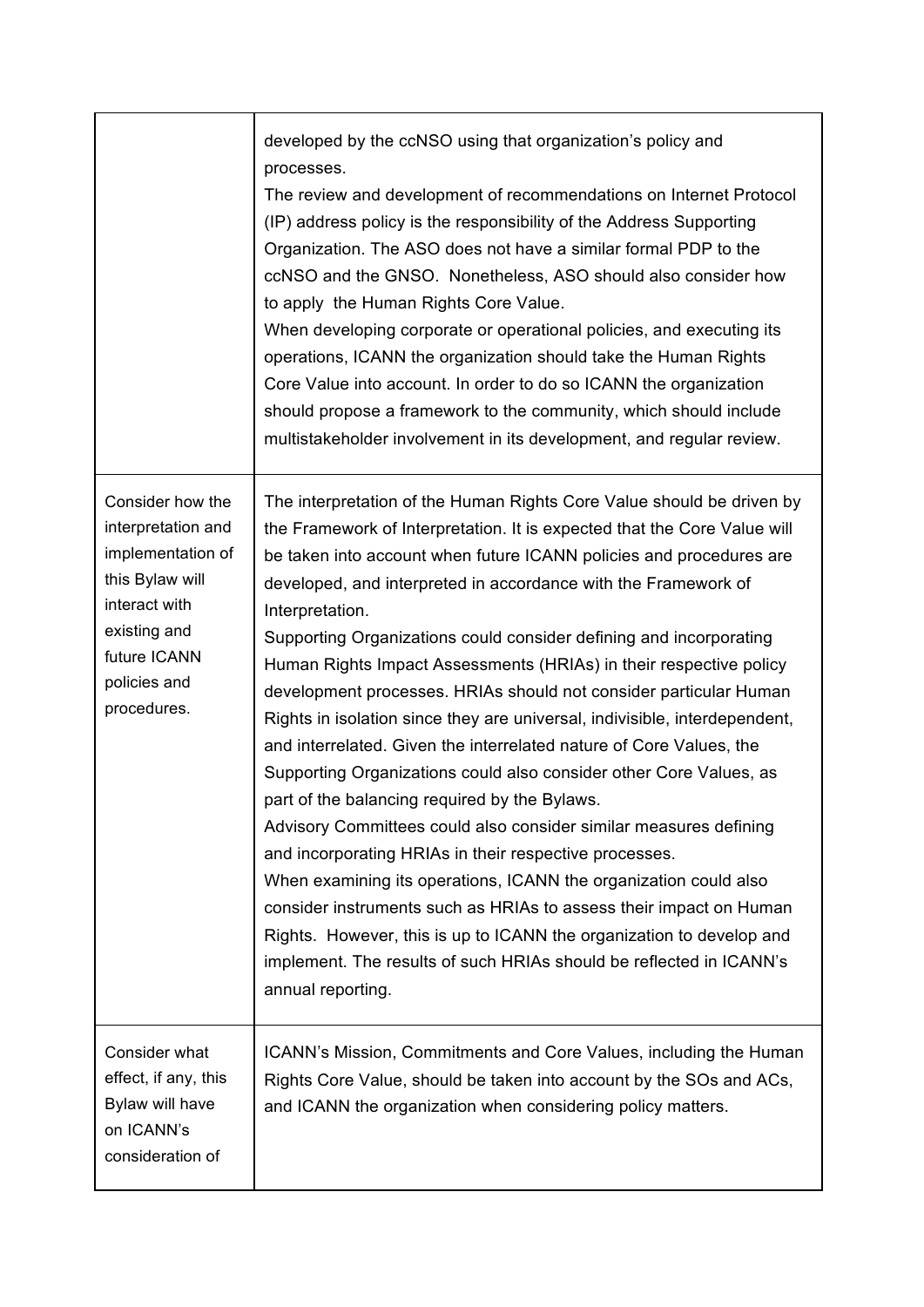| Advisory<br>Value, in considering all matters before the Board, which also includes<br>Committee<br>advice given by the GAC. | advice given by<br>the Governmental | The Board will need to take into account ICANN's Mission,<br>Commitments and Core Values, including the Human Rights Core |
|------------------------------------------------------------------------------------------------------------------------------|-------------------------------------|---------------------------------------------------------------------------------------------------------------------------|
|                                                                                                                              | (GAC)                               |                                                                                                                           |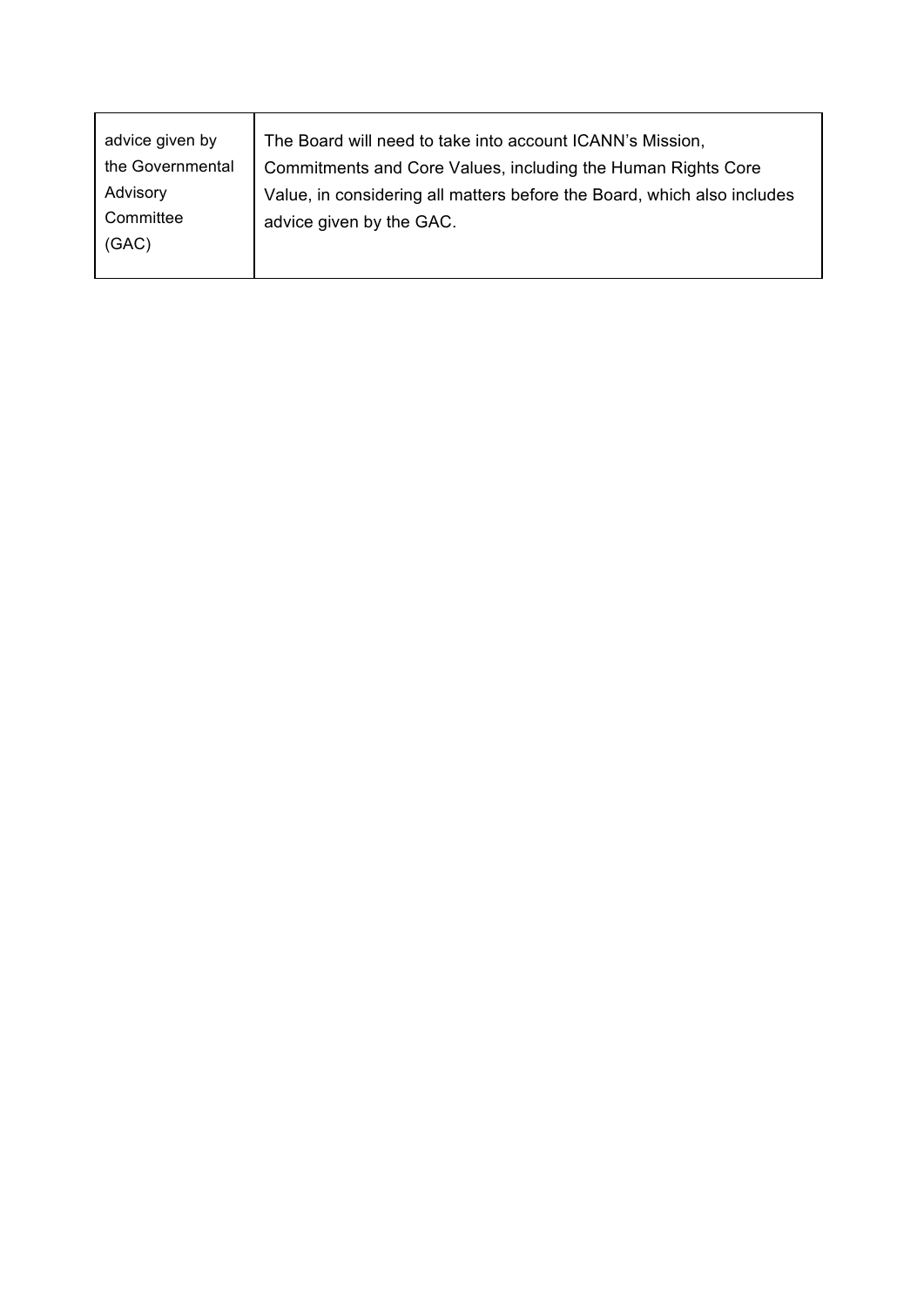## **ANNEX 1.**

Section 1.1 of the ICANN Bylaws (ICANN mission)

*(a) The mission of the Internet Corporation for Assigned Names and Numbers ("ICANN") is to ensure the stable and secure operation of the Internet's unique identifier systems as described in this Section 1.1(a) (the "Mission"). Specifically, ICANN:*

*(i) Coordinates the allocation and assignment of names in the root zone of the Domain Name System ("DNS") and coordinates the development and implementation of policies concerning the registration of second-level domain names in generic top-level domains ("gTLDs"). In this role, ICANN's scope is to coordinate the development and implementation of policies:*

For which uniform or coordinated resolution is reasonably necessary to *facilitate the openness, interoperability, resilience, security and/or stability of the DNS including, with respect to gTLD registrars and registries, policies in the areas described in Annex G-1 and Annex G-2; and*

● *That are developed through a bottom-up consensus-based multistakeholder process and designed to ensure the stable and secure operation of the Internet's unique names systems.*

*The issues, policies, procedures, and principles addressed in Annex G-1 and Annex G-2 with respect to gTLD registrars and registries shall be deemed to be within ICANN's Mission.*

*(ii) Facilitates the coordination of the operation and evolution of the DNS root name server system.*

*(iii) Coordinates the allocation and assignment at the top-most level of Internet Protocol numbers and Autonomous System numbers. In service of its Mission, ICANN (A) provides registration services and open access for global number registries as requested by the Internet Engineering Task Force ("IETF") and the Regional Internet Registries ("RIRs") and (B) facilitates the development of global number registry policies by the affected community and other related tasks as agreed with the RIRs.*

*(iv) Collaborates with other bodies as appropriate to provide registries needed for the functioning of the Internet as specified by Internet protocol standards development organizations. In service of its Mission, ICANN's scope is to provide registration services*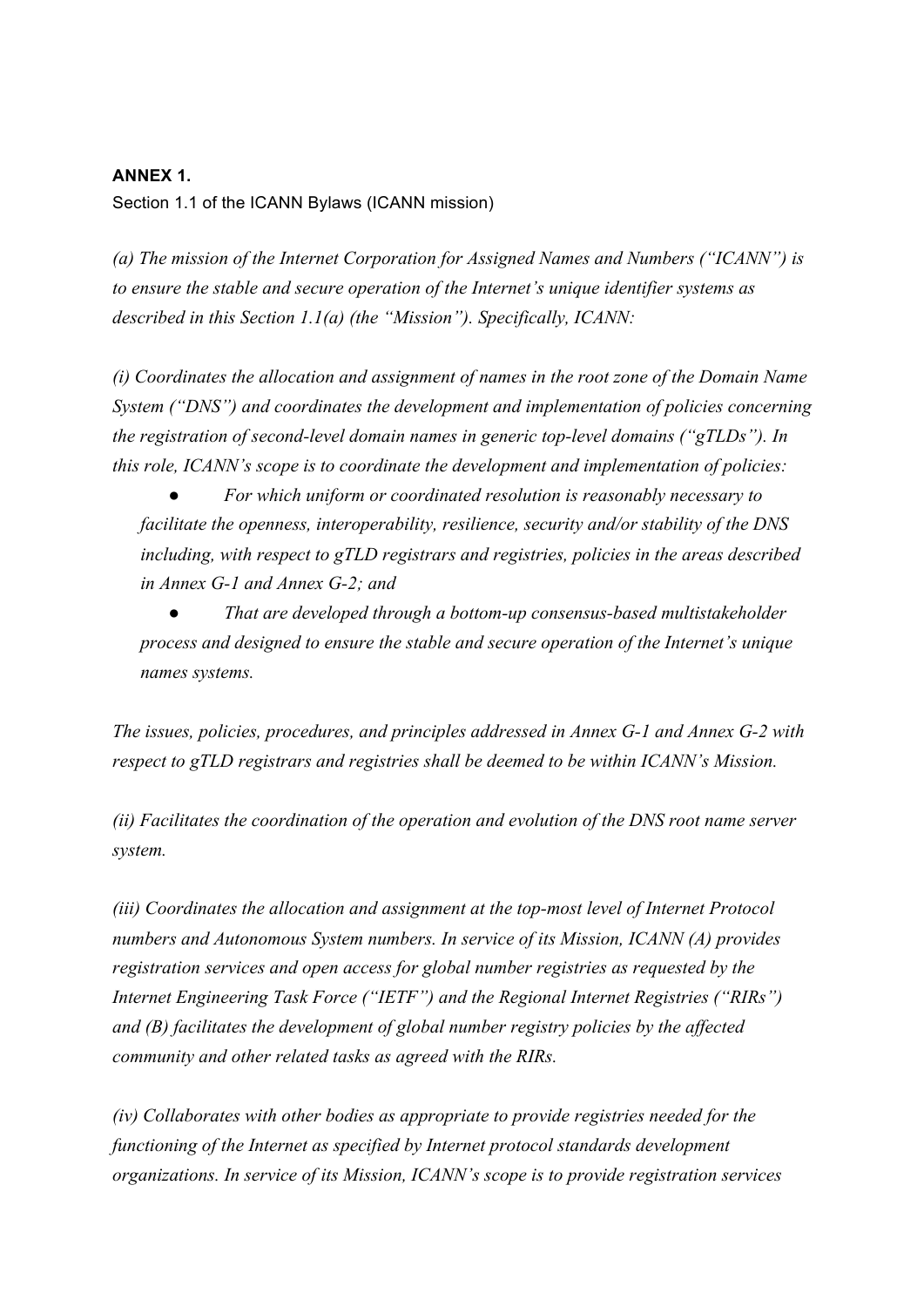*and open access for registries in the public domain requested by Internet protocol development organizations.*

*(b) ICANN shall not act outside its Mission.*

*(c) ICANN shall not regulate (i.e., impose rules and restrictions on) services that use the Internet's unique identifiers or the content that such services carry or provide, outside the express scope of Section 1.1(a). For the avoidance of doubt, ICANN does not hold any governmentally authorized regulatory authority.*

*(d) For the avoidance of doubt and notwithstanding the foregoing:*

*(i) the foregoing prohibitions are not intended to limit ICANN's authority or ability to adopt or implement policies or procedures that take into account the use of domain names as natural-language identifiers;*

*(ii) Notwithstanding any provision of the Bylaws to the contrary, the terms and conditions of the documents listed in subsections (A) through (C) below, and ICANN's performance of its obligations or duties thereunder, may not be challenged by any party in any proceeding against, or process involving, ICANN (including a request for reconsideration or an independent review process pursuant to Article 4) on the basis that such terms and conditions conflict with, or are in violation of, ICANN's Mission or otherwise exceed the scope of ICANN's authority or powers pursuant to these Bylaws ("Bylaws") or ICANN's Articles of Incorporation ("Articles of Incorporation"):*

*(A)*

*(1) all registry agreements and registrar accreditation agreements between ICANN and registry operators or registrars in force on 1 October 2016 [1], including, in each case, any terms or conditions therein that are not contained in the underlying form of registry agreement and registrar accreditation agreement;*

*(2) any registry agreement or registrar accreditation agreement not encompassed by (1) above to the extent its terms do not vary materially from the form of registry agreement or registrar accreditation agreement that existed on 1 October 2016; (B)any renewals of agreements described in subsection (A) pursuant to their terms and conditions for renewal; and*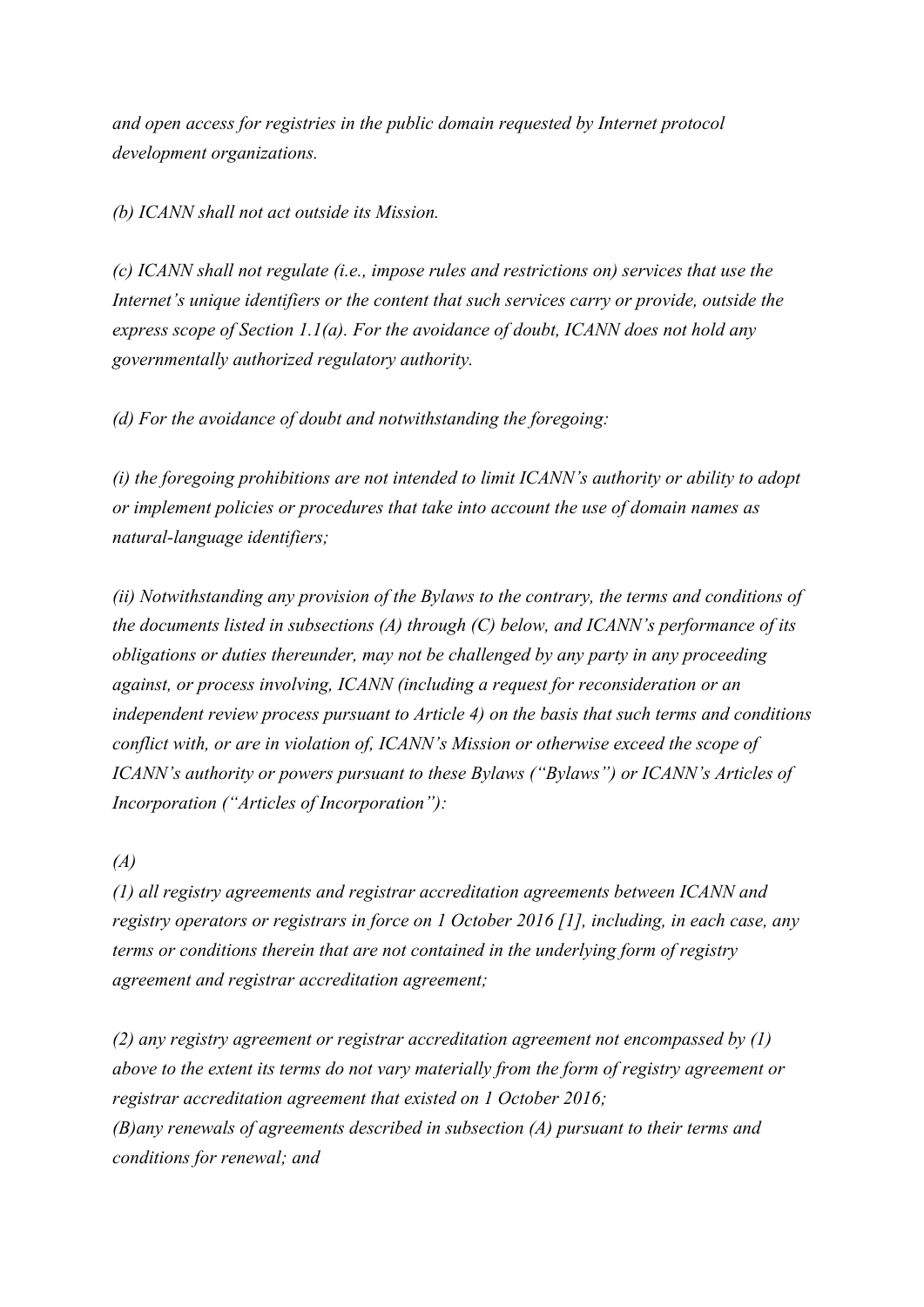*(C)ICANN's Five-Year Strategic Plan and Five-Year Operating Plan existing on 10 March 2016.*

*(iii) Section 1.1(d)(ii) does not limit the ability of a party to any agreement described therein to challenge any provision of such agreement on any other basis, including the other party's interpretation of the provision, in any proceeding or process involving ICANN.*

*(iv) ICANN shall have the ability to negotiate, enter into and enforce agreements, including public interest commitments, with any party in service of its Mission.*